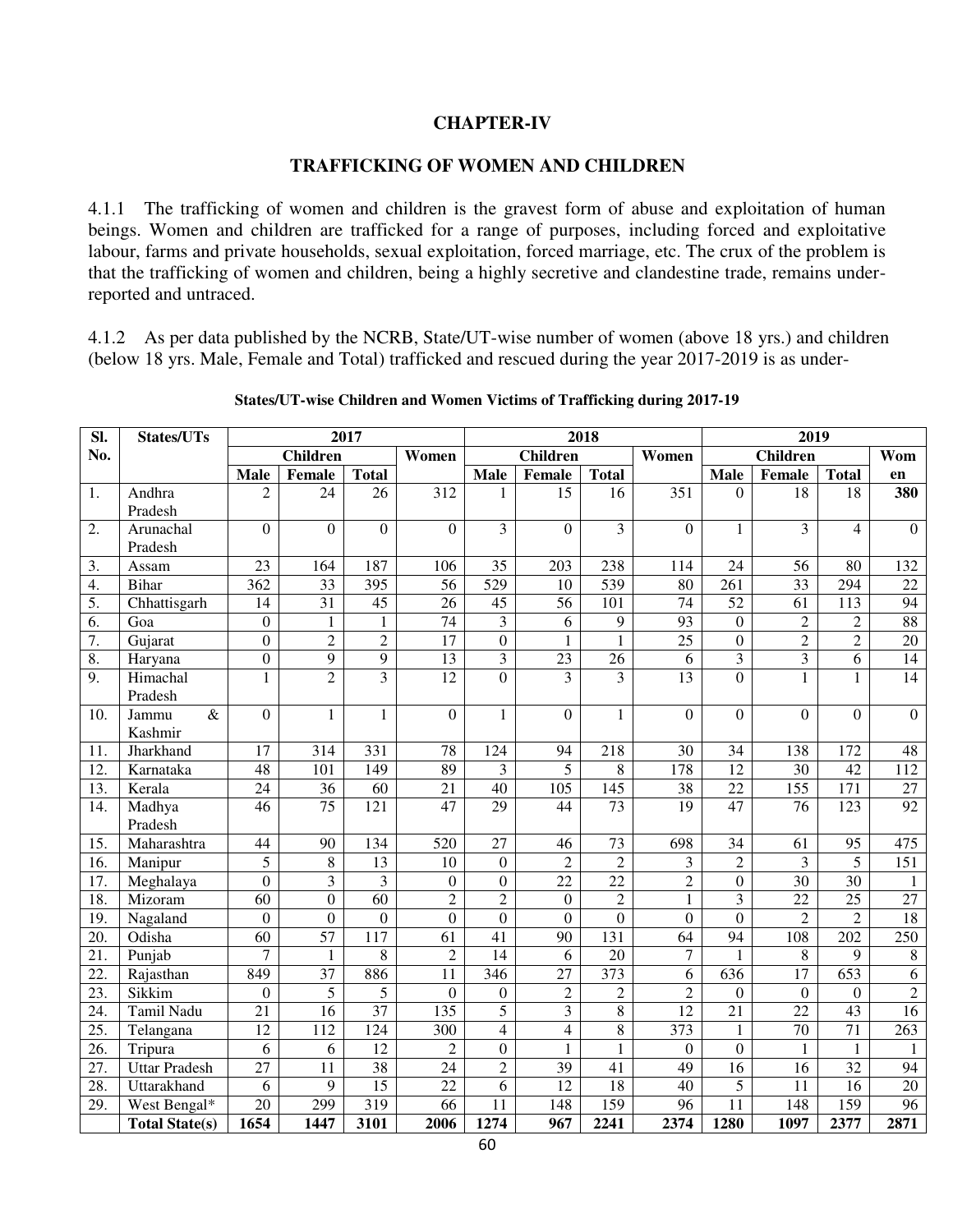| 30. | A&N Islands   |      | U              |      |      |          |      |      |                |          |          |      | 0        |
|-----|---------------|------|----------------|------|------|----------|------|------|----------------|----------|----------|------|----------|
| 31. | Chandigarh    |      | $\theta$       |      |      |          |      |      | U              | O        |          |      |          |
| 32. | D&N Haveli    | 0    | $\theta$       |      |      |          |      | 0    | $\overline{0}$ |          | $\theta$ |      | $\theta$ |
| 33. | Daman & Diu   | 0    | $\overline{0}$ |      |      | $^{(1)}$ |      | 0.   | $^{(1)}$       | $\theta$ |          |      | $\Omega$ |
| 34. | Delhi UT      | 383  | 51             | 434  | 31   | 432      | 99   | 531  | 58             | 462      | 74       | 536  | 30       |
| 35. | Lakshadweep   | 0    | 0              |      |      |          |      | 0    | 0              | $\theta$ | $\Omega$ |      | $\theta$ |
| 36. | Puducherry    | 0    | $\theta$       |      |      | 0        |      | 0.   |                | $\Omega$ | $\Omega$ |      |          |
|     | Total $UT(s)$ | 383  | 51             | 434  | 34   | 432      | 99   | 531  | 58             | 462      | 75       | 537  | 36       |
|     | <b>Total</b>  | 2037 | 1498           | 3535 | 2040 | 1706     | 1066 | 2772 | 2432           | 1742     | 1172     | 2914 | 2907     |
|     | (All India)   |      |                |      |      |          |      |      |                |          |          |      |          |

# **States/UT-wise Children and Women Victims Rescued during 2017-19**

| SI.              | States/UTs               | 2017                    |                         | 2018            |                  | 2019             |                  |  |
|------------------|--------------------------|-------------------------|-------------------------|-----------------|------------------|------------------|------------------|--|
| No.              |                          | Children                | Women                   | <b>Children</b> | Women            | <b>Children</b>  | Women            |  |
| 1.               | Andhra Pradesh           | 27                      | 371                     | 16              | 437              | 15               | 410              |  |
| 2.               | Arunachal Pradesh        | $\overline{0}$          | $\Omega$                | 3               | $\Omega$         | 3                | $\Omega$         |  |
| $\overline{3}$ . | Assam                    | 154                     | 99                      | 182             | 97               | $\overline{73}$  | 126              |  |
| $\overline{4}$ . | <b>Bihar</b>             | 395                     | 56                      | 537             | 73               | 294              | 22               |  |
| 5.               | Chhattisgarh             | 77                      | 79                      | 101             | 74               | 112              | 94               |  |
| 6.               | Goa                      | 1                       | $\overline{74}$         | 9               | 93               | $\overline{2}$   | 88               |  |
| $\overline{7}$ . | Gujarat                  | $\overline{2}$          | $\overline{17}$         | $\mathbf{1}$    | $\overline{25}$  | $\overline{2}$   | 16               |  |
| $\overline{8}$ . | Haryana                  | $\overline{9}$          | 14                      | 24              | 5                | 6                | 14               |  |
| 9.               | <b>Himachal Pradesh</b>  | $\overline{2}$          | 10                      | $\Omega$        | 11               | $\mathbf{1}$     | 15               |  |
| 10.              | Jammu & Kashmir          | 1                       | $\overline{0}$          | 1               | $\overline{0}$   | $\overline{0}$   | $\boldsymbol{0}$ |  |
| 11.              | Jharkhand                | $\overline{103}$        | 44                      | 201             | 19               | $\overline{102}$ | 39               |  |
| 12.              | Karnataka                | 149                     | 89                      | 8               | 178              | 42               | 112              |  |
| 13.              | Kerala                   | 86                      | 102                     | 112             | 45               | 179              | 29               |  |
| 14.              | Madhya Pradesh           | $\overline{97}$         | 41                      | 72              | 16               | 124              | $\overline{93}$  |  |
| 15.              | Maharashtra              | 148                     | 482                     | 74              | 693              | 95               | 917              |  |
| 16.              | Manipur                  | $\overline{12}$         | 10                      | $\overline{2}$  | 3                | $\overline{4}$   | 151              |  |
| 17.              | Meghalaya                | $\overline{\mathbf{3}}$ | $\overline{0}$          | $\overline{5}$  | $\overline{2}$   | $\overline{29}$  | $\boldsymbol{0}$ |  |
| 18.              | Mizoram                  | $\overline{0}$          | $\overline{0}$          | $\overline{2}$  | $\mathbf{1}$     | $\overline{25}$  | $\overline{27}$  |  |
| 19.              | Nagaland                 | $\overline{0}$          | $\overline{0}$          | $\overline{0}$  | $\overline{0}$   | $\overline{2}$   | 18               |  |
| 20.              | Odisha                   | 117                     | 61                      | 131             | 64               | 202              | 250              |  |
| 21.              | Punjab                   | $\overline{7}$          | $\mathbf{0}$            | $\overline{15}$ | 5                | 18               | $\boldsymbol{7}$ |  |
| 22.              | Rajasthan                | 886                     | 11                      | 373             | 6                | 653              | 6                |  |
| 23.              | Sikkim                   | 5                       | $\overline{0}$          | $\overline{2}$  | $\overline{2}$   | $\overline{0}$   | $\overline{2}$   |  |
| 24.              | Tamil Nadu               | 37                      | 135                     | 27              | 22               | $\overline{42}$  | 16               |  |
| 25.              | Telangana                | 30                      | 354                     | 8               | 381              | 71               | 263              |  |
| 26.              | Tripura                  | $\overline{12}$         | $\overline{c}$          | 1               | $\boldsymbol{0}$ | $\sqrt{2}$       | 1                |  |
| 27.              | <b>Uttar Pradesh</b>     | 38                      | 28                      | 41              | $\overline{45}$  | 32               | 98               |  |
| 28.              | Uttarakhand              | $\overline{15}$         | $\overline{22}$         | 18              | 40               | 16               | 20               |  |
| 29.              | West Bengal              | 450                     | 80                      | 154             | 94               | 154              | 94               |  |
|                  | <b>Total State(s)</b>    | 2863                    | 2181                    | 2120            | 2431             | 2300             | 2928             |  |
| 30.              | A&N Islands              | $\theta$                | $\boldsymbol{0}$        | $\mathbf{0}$    | $\mathbf{0}$     | $\boldsymbol{0}$ | $\mathbf{0}$     |  |
| 31.              | Chandigarh               | $\overline{0}$          | $\overline{0}$          | $\overline{0}$  | $\overline{0}$   | $\mathbf{1}$     | 1                |  |
| 32.              | D&N Haveli               | $\overline{0}$          | $\overline{0}$          | $\overline{0}$  | $\overline{0}$   | $\overline{0}$   | $\overline{0}$   |  |
| 33.              | Daman & Diu              | $\overline{0}$          | $\overline{\mathbf{3}}$ | $\overline{0}$  | $\overline{0}$   | $\overline{0}$   | $\overline{0}$   |  |
| 34.              | Delhi UT                 | 429                     | $\overline{27}$         | 364             | $\overline{35}$  | 536              | $\overline{30}$  |  |
| 35.              | Lakshadweep              | $\boldsymbol{0}$        | $\mathbf{0}$            | $\mathbf{0}$    | $\boldsymbol{0}$ | $\theta$         | $\boldsymbol{0}$ |  |
| 36.              | Puducherry               | $\overline{2}$          | $\overline{0}$          | $\mathbf{0}$    | $\mathbf{0}$     | $\overline{0}$   | 5                |  |
|                  | Total UT(s)              | 431                     | 30                      | 364             | 35               | 537              | 36               |  |
|                  | <b>Total (All India)</b> | 3294                    | 2211                    | 2484            | 2466             | 2837             | 2964             |  |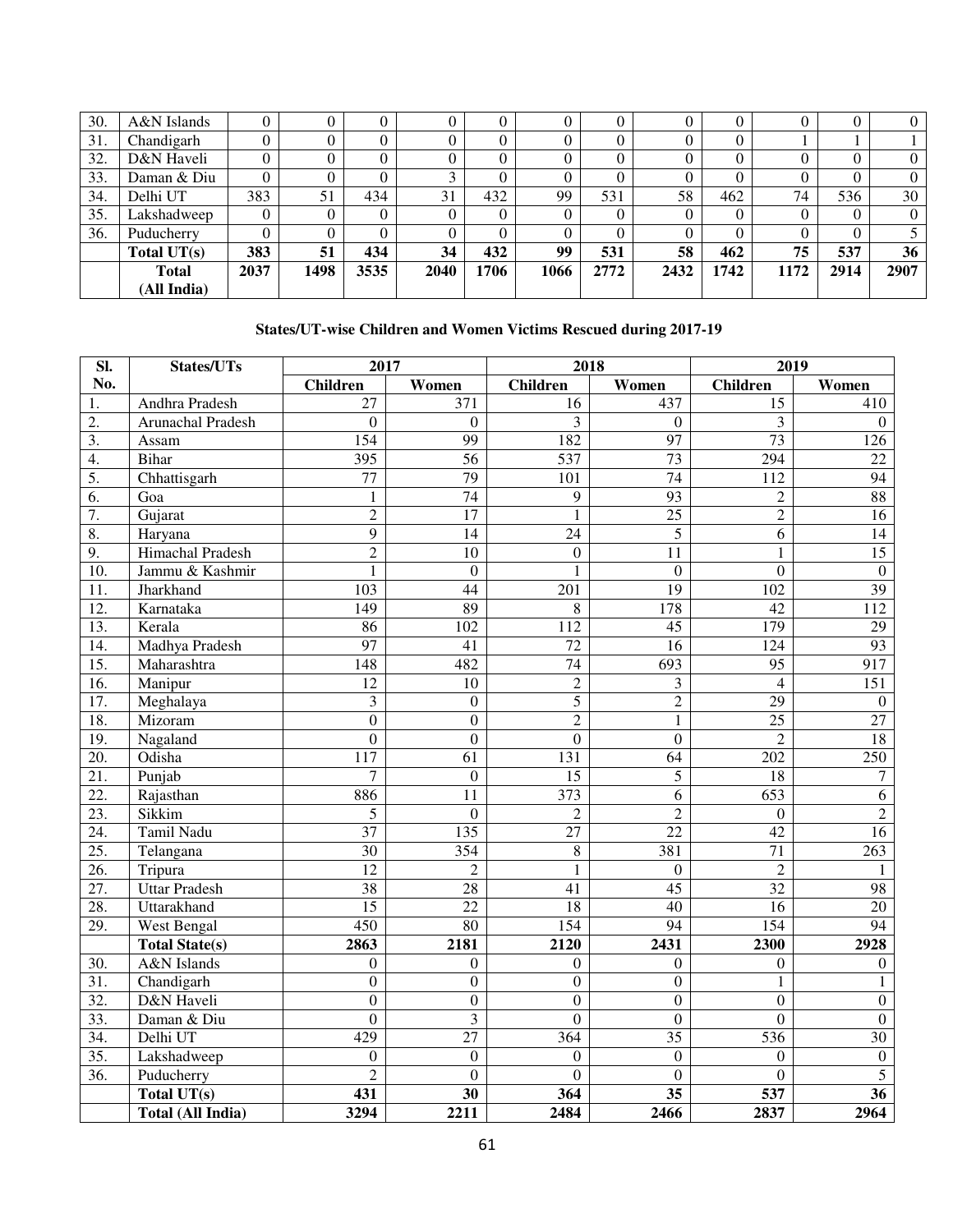4.1.3 The data shows that in the year 2017, 3535 children and 2040 women were trafficked. In the year 2018, 2772 children and 2432 women were trafficked and in the year 2019, 2914 children and 2907 women were trafficked. Further, 3294 children and 2211 women were rescued in 2017, 2484 children and 2466 women were rescued in 2018 and 2837 children and 2964 women were rescued in 2019.

4.1.4 The Ministry of Home Affairs is in the process of implementation of projects under the Nirbhaya Fund and has approved the release of Rs.100 crore under the said fund to all States and UTs for establishing/strengthening Anti-Human Trafficking Units (AHTUs) with office infrastructure and purchasing Computers, Mobile Phone instruments, Digital Cameras, Four-wheelers, Motor Cycles and landline phones with broadband, etc. The AHTUs will be manned by State Police officials who will be assisted by officers of other relevant departments of respective States.

4.1.5 The MHA has also engaged with the Ministry of Railways as many traffickers use Railways as a major mode of transport for trafficking of the victims to other States and border areas. Railway Board has been asked to rope in Railway Protection Force (RPF) and Government Railway Police (GRP) for apprehending the incidents of trafficking at Railway Stations. They have been advised to ask GRP and RPF officials to remain alert and vigilant in addressing such incidents.

4.1.6 The MHA has also taken up with the Ministry of Labour & Employment and has advised them to sensitize officers of Labour Department in all States and UTs to keep watch on illegal placement agencies in the States who indulge in exploiting children with the false promise of a job. The MHA has circulated a comprehensive scheme to address the issue of human trafficking to all States and UTs advising them to establish an Anti-Human Trafficking Bureau at the State capital level, Anti-Human Trafficking Units (AHTUs) at every District level and monitor investigations at every Police Station level through Women Help Desks.

4.1.7 For promoting inter-State coordination, the Ministry of Home Affairs (MHA) regularly engages with States and UTs through various advisories and meetings and advises them to achieve greater inter-State coordination mechanisms to counter human trafficking. In addition, a national-level communication platform - Crime Multi-Agency Centre (Cri-MAC) was launched by MHA on  $12<sup>th</sup>$  March, 2020 to achieve the objective of inter-State coordination in locating and identifying the trafficked victims as also in prevention, detection and investigation of crimes. The Cri-MAC facilitates the dissemination of information about significant crimes including human trafficking cases across the country on a real-time basis and enables inter-State coordination.

4.1.8 Training is provided to State Police Personnel in prevention and investigation of human trafficking in partnership with BPR&D, United Nations Office on Drugs and Crime (UNODC), Border Security Force (BSF), etc. This aims at capacity building of law enforcement agencies and generating awareness among them. States have also been advised to sensitize Police personnel deployed at bus depots and State Borders/ Inter-State Check Posts, etc., to keep watch on suspicious activities of transporting victims of trafficking, especially children.

4.1.9 The National Investigation Agency (NIA) Act has been amended on 25<sup>th</sup> July 2019 and NIA has been notified as the national investigating and coordinating agency responsible for investigating cases of trafficking in persons under Section 6 of the NIA Act which are inter-State or international in nature and such other cases as may be assigned to it by the Central Government.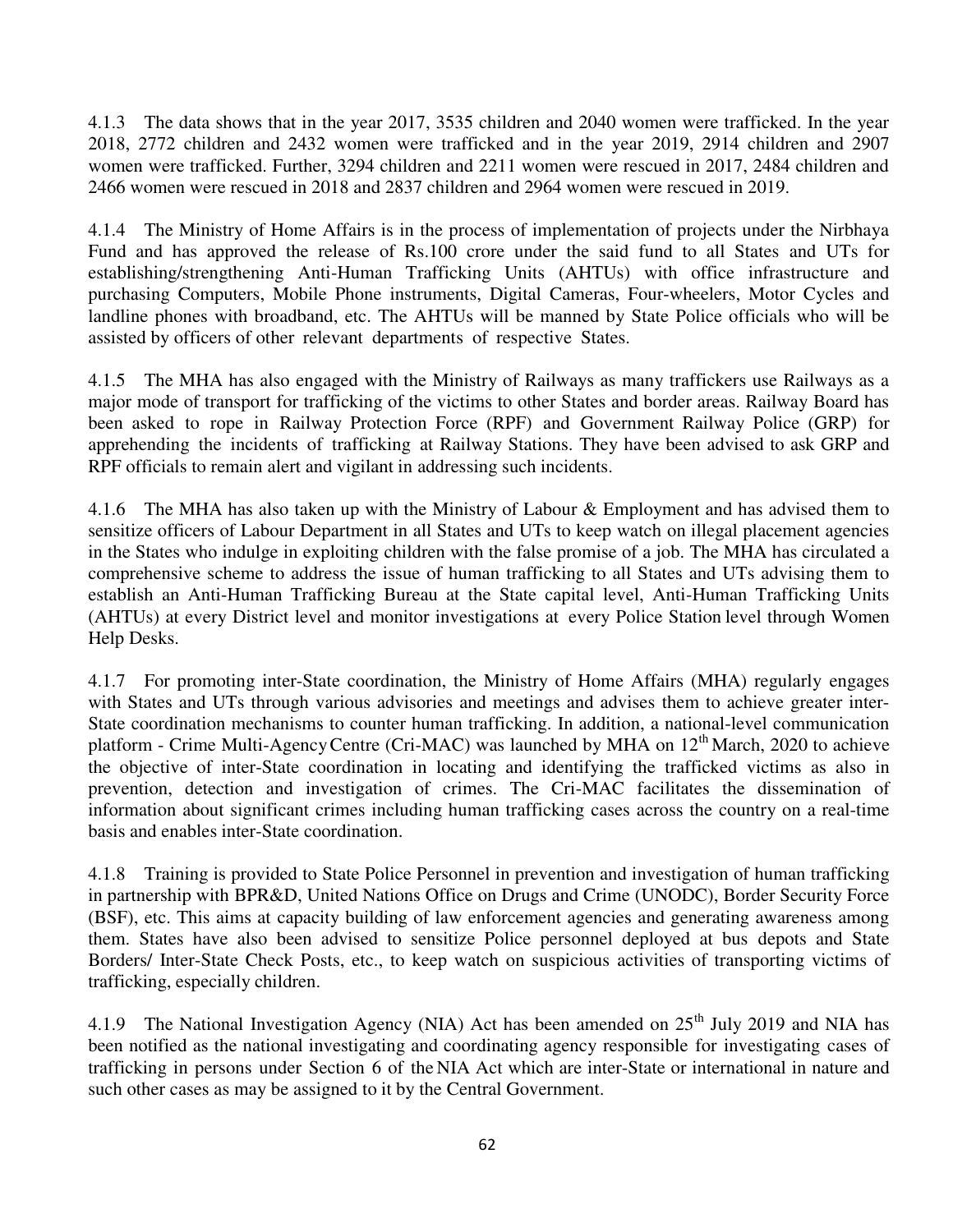4.1.10 The MHA has issued periodic advisories to Border Security Force (BSF), Sashastra Seema Bal (SSB) and State Governments to engage and coordinate with each other to address the issue of trafficking in border areas. The MHA has recently released funds to BSF and SSB to establish Anti-Human Trafficking Units (ATHUs) in border areas and strengthen their infrastructure to counter human trafficking. In addition, bilateral Memorandum of Understandings (MoUs) with neighboring countries like Bangladesh and Myanmar are also considered useful in the repatriation of victims of trafficking. India has also been engaging with other neighboring countries to sign such MoUs to achieve greater collaboration and coordination in addressing the crime of trafficking.

4.1.11 The Protector General of Emigrants (PGE) in the Ministry of External Affairs is the authority responsible for protecting the interests of Indian workers proceeding abroad for employment purposes. They have developed "eMigrate" and "Madad" portals which, *inter-alia* serve the purpose of registering and resolving grievances and complaints of such nature. Emigration Clearance (EC) is a safety measure that ensures that emigrants are not duped overseas and clearance is granted after verifying offered salary, working terms and conditions of the employment contract as well as credentials of foreign employer and insurance through Pravasi Bhartiya Bima Yojna, etc. The MHA has been engaging with PGE, Ministry of External Affairs (MEA) in connection with strengthening response against trafficking of victims to foreign countries and save victims from being duped by unscrupulous travel and employment agents in the name of lucrative overseas employment, etc.

4.1.12 To address cross-border human trafficking, the following actions have been taken by MHA:

(i) India signed a bilateral MoU for the Prevention of human trafficking with the Government of Bangladesh on  $6<sup>th</sup>$  June, 2015. A Joint Task Force of officials of India and Bangladesh was constituted to periodically review the actions and initiatives required to contain human trafficking. Six meetings of the task force have been held so far and the last meeting was held on  $11<sup>th</sup>$  and  $12<sup>th</sup>$  March, 2019.

(ii) An MoU was signed with the UAE on cooperation in prevention and combating human trafficking on 25<sup>th</sup> January, 2017. A Joint Task Force meeting between India and UAE was held at Abu Dhabi, UAE on  $4<sup>th</sup>$  and  $5<sup>th</sup>$  August, 2019. The second meeting of the Joint Task Force took place virtually on  $9<sup>th</sup>$  December 2020.

(iii) A bilateral MOU on human trafficking was signed with Cambodia on  $27<sup>th</sup>$  January, 2018.

(iv) A bilateral MOU on human trafficking was signed with Myanmar  $27<sup>th</sup>$  February, 2020.

(v) India signed the SAARC Convention on Prevention and Combating Trafficking in Women and Children in Prostitution in 2002.

(vi) In collaboration with MEA, a Standard Operating Procedure (SOP) for repatriation of Nepalese children was issued to all States and UTs on  $26<sup>th</sup>$  December, 2018.

(vii) In the year 2011, India ratified the United Nations Convention on Transnational Organized Crime (UNCTOC) and its Protocols namely (i) Protocol to Prevent, Suppress and Punish Trafficking in Persons, especially Women and Children and (ii) Protocol against the Smuggling of Migrants by Land, Sea and Air. Officers dealing with Human trafficking regularly attend the meetings convened by UNODC and make use of the experience gained during the interactions in these meetings especially the Working Group Meetings held annually on Trafficking in Persons and Smuggling of Migrants.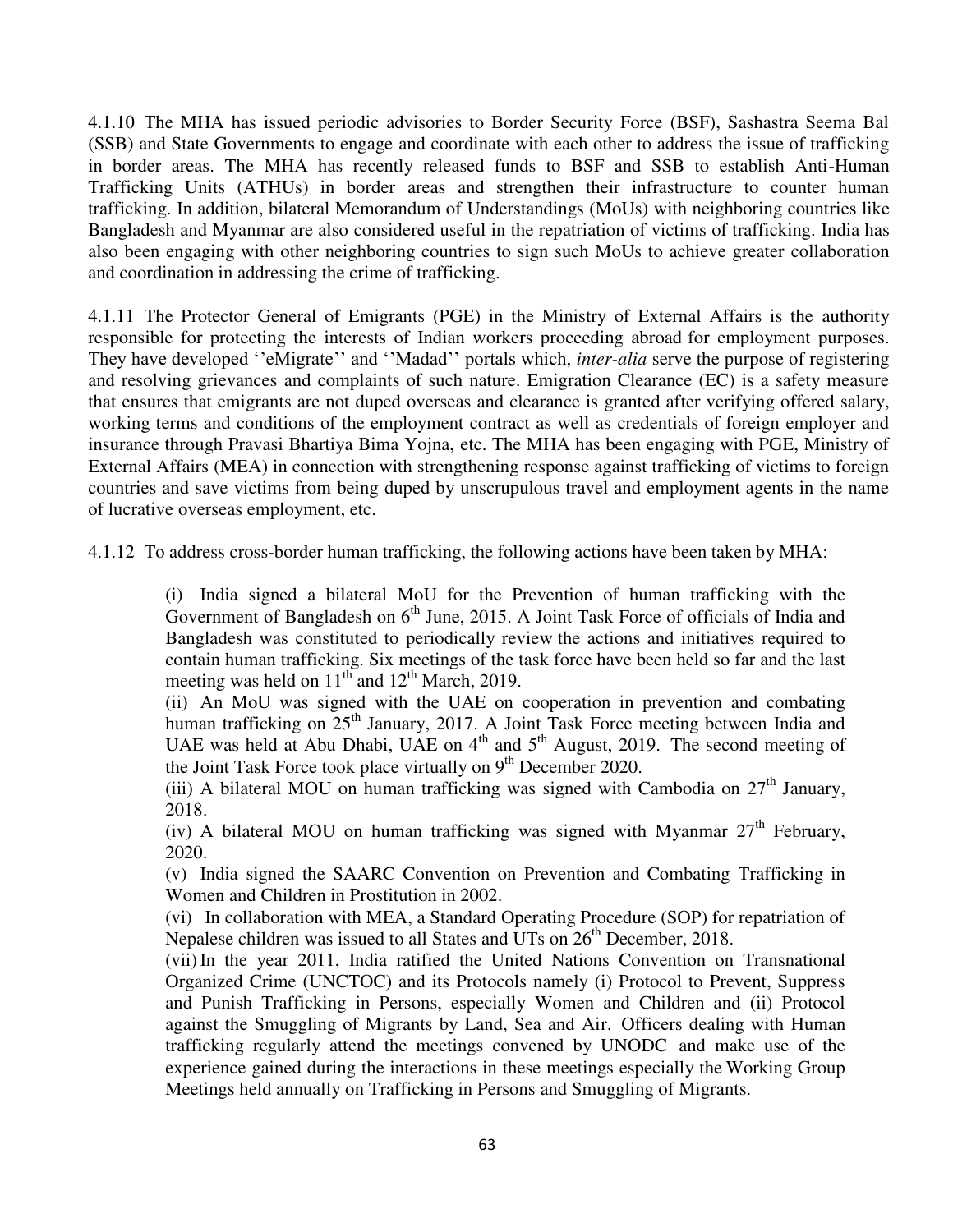4.1.13 The Committee was apprised by the Ministry of Women and Child Development (MoW&CD) that it has initiated the 'Ujjawala' Scheme for prevention of trafficking and rescue, rehabilitation and reintegration of victims of trafficking for commercial sexual exploitation. MoW&CD has been in the process of integrating its various schemes regarding shelter homes and "Ujjwala", etc., with a view to achieve a greater focus on providing rehabilitation to victims of trafficking. The Ministry is also working on the draft legislation of human trafficking, which has a dedicated focus on the rehabilitation of victims.

# **4.2 Written submission of Indian Leadership Forum Against Trafficking (ILFAT) on the trafficking of women and children**

4.2.1 Indian Leadership Forum Against Trafficking **(**ILFAT) is a forum by the trafficked survivors for the trafficked survivors. The forum acts as a catalyst and convener for sharing expertise, insights and evidence relevant to human trafficking in India. ILFAT engages in policy and law consultation processes as well as with media to share its findings and experiences in the system in order to strengthen the system together. The Committee was informed by the ILFAT in its written submission that the most common reasons for Human trafficking are-

- i. The Panchayats and District Administration provides no protection services to trafficked people, or help to deal with economic distress, or cope with violence in the family or community;
- ii. the Anti Human Trafficking Units (AHTUs) do not focus on mapping, identification and tracking traffickers who operate in the rural areas;
- iii. preventive strategies like migration registers are not effective in combating trafficking because the burden and onus of registering in these registers lie with the families, and traffickers ensure that they avoid any such process; and
- iv. the AHTUs in most districts across India are either not functional or notified, and do not have specifically designated officers. As a result, traffickers who are in the source States, are never traced, arrested, or prosecuted. Even if the victims' family registers a case in the home district, the local Police register such cases under sections of kidnapping and abduction and refuse to apply trafficking sections because the officers take the plea that the outcome of that case is in another location and therefore, the case can only be registered under abduction or kidnapping. These cases almost are never successful in conviction.

4.2.2 When asked about the effectiveness of AHTUs in tracking and curbing the trafficking of women and children, the ILFAT informed the Committee that the investigation done by AHTUs are superior to an investigation by local Police officers. AHTUs being focused units and investigating only human trafficking cases are able to conduct investigations across state borders and collect necessary circumstantial evidence to strengthen the prosecution case. They have the expertise or skills, intelligence gathering and understand the nuances of the crime of trafficking. It has been seen that charge sheets filed by AHTUs are stronger than local Police Stations.

4.2.3 The Committee was also informed by the ILFAT that wherever AHTUs have been functional, there has been a remarkable difference in terms of service delivery between AHTUs and local Police Stations. Survivors experience a much better quality of investigation and treatment by AHTUs as compared to local Police Stations. Hence, getting AHTUs to function to their full capacity is not only important for swift investigation but also to ensure that the victims get fair treatment from law enforcement.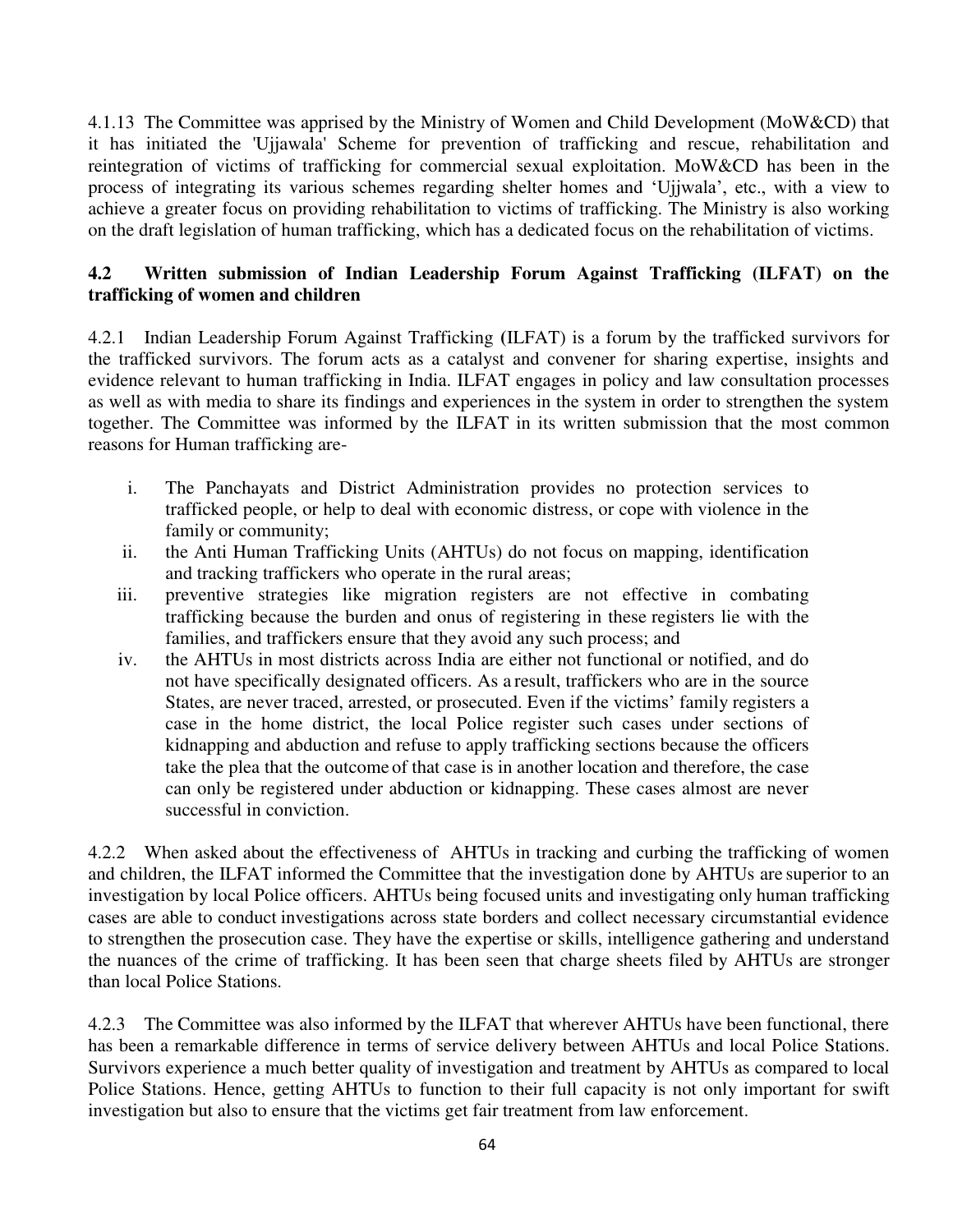4.2.4 For rehabilitation of victims of trafficking, the ILFAT informed the Committee that the shelter homes, which are meant for rehabilitation and relief, are not good enough. There is an indication that shelters run with no transparency and accountability. Overall, it is not an environment fit for physical and emotional healing. The shelter homes provide basic training in the computer course, tailoring and beautician course, etc. However, they are insufficient to support survivors in earning a livelihood post reintegration into society. For instance, the survivors are unable to use skills learned in tailoring with no access to the sewing machine. A majority of the survivors have reported that they were denied a job despite showcasing the certificate of computer training received from the shelter home due to lack of continued education. Therefore, for a survivor to get fully rehabilitated, self-independence is important. For that to happen, it is necessary that victims of trafficking be trained and skilled in vocations and areas which will allow them to seek respectable livelihoods.

4.2.5 To strengthen existing anti-human trafficking laws in the country, ILFAT informed the Committee that currently there is a multiplicity of laws, which deals with different forms of trafficking under the different laws in silos. Some laws define and penalize only one part of human trafficking and the punishment of traffickers is weakened by fragmented prosecution of the organized crimes under different laws. Moreover, the existing legislations are inadequate and the definitions are outdated. There is no uniformity for addressing the proper rehabilitation mechanism and victim compensation that supports the long-term well-being of the survivors. There is also ambiguity on the roles and powers of the law enforcement agencies in the inter-State investigation of trafficking.

4.2.6 The ILFAT informed the Committee that due to COVID-19 Pandemic induced lockdowns, thousands of migrant labours with their families returned back to their villages from various States due to which many women and young girls have lost their livelihoods and employment and are facing lots of challenges. So many criminals who are noticed/identified as traffickers have deceived and cheated innocent girls and women and pushed them into the vicious cycle of prostitution.

## **Observation/Recommendation**

**4.2.7 The Committee notes that the MHA has allocated Rs.100 crore for the establishment of Anti-Human Trafficking Units (AHTUs) in all States/UTs under the Nirbhaya Fund. The Committee understands the importance of these units and the requirement of office infrastructure, computers and other logistics for its establishment and operational needs and therefore, recommends that MHA may allocate adequate funds to the States/UTs for establishment and strengthening of AHTUs in States/UTs including representation of female officers. An additional requirement of funds, if any, may be raised with the Ministry of Finance in the coming financial year (2021-22) at the RE stage so that AHTUs are established and made operational without further delay.**

**4.2.8 The Committee also recommends that the Government should establish a National Anti-Human Trafficking Bureau to investigate trans-border trafficking across States as well as cases of human trafficking involving a foreign country. It should also cooperate and coordinate with the Anti-Human Trafficking Bureau at the State capital level and intelligence agencies for making concerted and holistic efforts in tracking, tracing and rescuing trafficked women and children. The Committee further recommends that the MHA should develop a mechanism for convergence and coordination between the different agencies, institutions, organizations, departments (Home, WCD, Labour, Railways, Transport and Health) for smooth and better accessibility of services to the**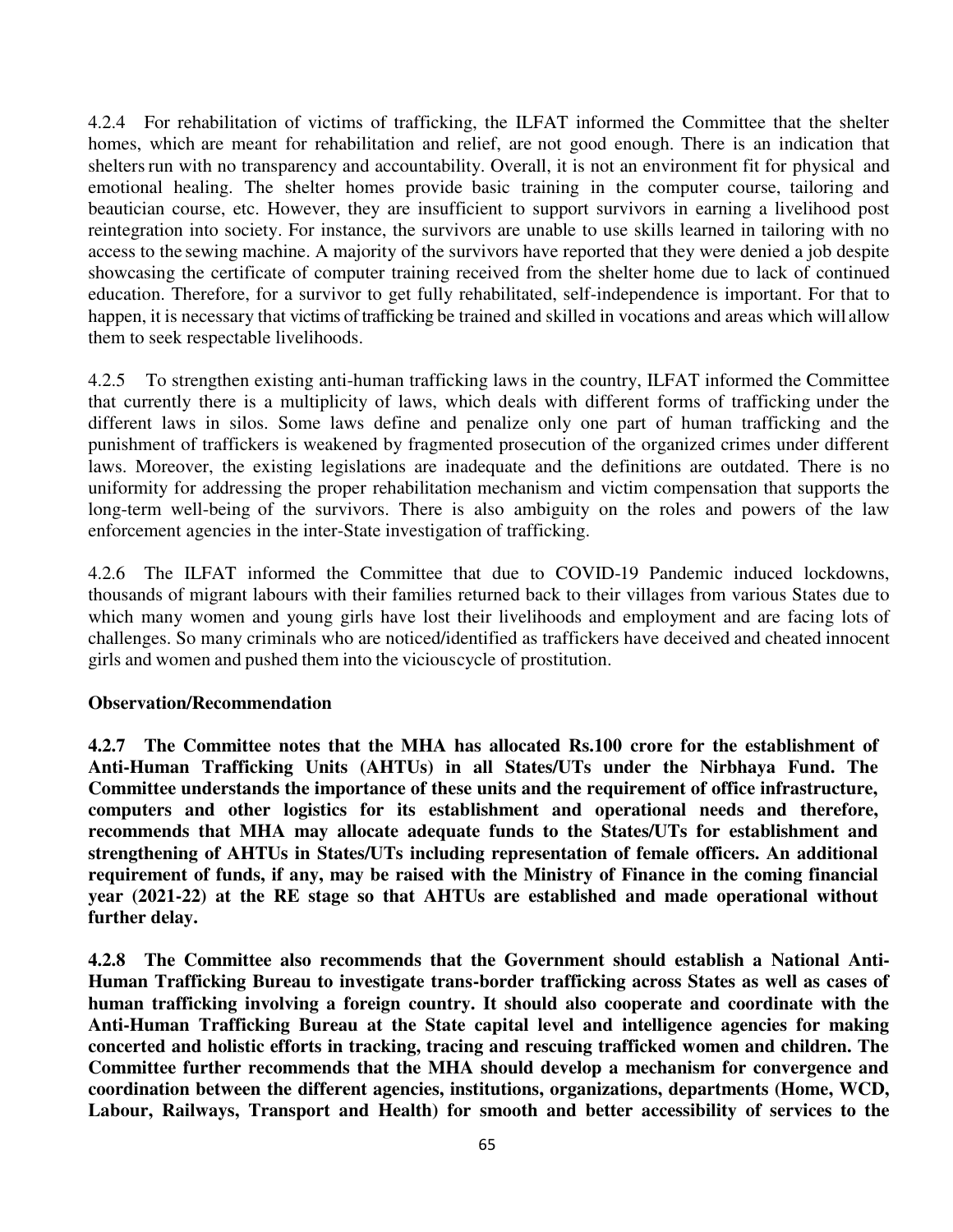## **victims and survivors of trafficking.**

## **4.3 Missing Children**

4.3.1 The Committee was informed by the Ministry of Women & Child Development that it has developed a national tracking system for missing and vulnerable children which has been implemented across the country. The MoWCD has also launched the 'Khoya-Paya' platform on  $2<sup>nd</sup>$  June, 2015 where citizens can report missing children as well as sightings of their whereabouts. The details of children, who have been found, can also be reported on this platform. The Portal has been integrated with CCTNS for efficient working. As per data published by the NCRB, a list of State/UT-wise total number of children (below 18 yrs.) missing in the country during 2017 to 2019 is given below-

| S. No.            | States/UT              | 2017             | 2018             | 2019             |
|-------------------|------------------------|------------------|------------------|------------------|
| 1.                | Andhra Pradesh         | 3616             | 3150             | 3286             |
| $\overline{2}$ .  | Arunachal Pradesh      | 74               | 34               | 46               |
| $\overline{3}$ .  | Assam                  | 1651             | 2120             | 2067             |
| $\overline{4}$ .  | <b>Bihar</b>           | 8493             | 12072            | 12404            |
| 5.                | Chhattisgarh           | 3341             | 4237             | 4460             |
| 6.                | Goa                    | 45               | 47               | 62               |
| 7.                | Gujarat                | 2172             | 2417             | 1983             |
| 8.                | Haryana                | 3814             | 3739             | 3978             |
| 9.                | Himachal Pradesh       | 368              | 481              | 534              |
| $\overline{10}$ . | Jammu & Kashmir        | 725              | 800              | 661              |
| $\overline{11}$ . | Jharkhand              | 1099             | 993              | 972              |
| $\overline{12}$ . | Karnataka              | 3195             | 2864             | 1385             |
| 13.               | Kerala                 | 1755             | 2153             | 2335             |
| $\overline{14}$ . | Madhya Pradesh         | 14116            | 15320            | 17058            |
| $\overline{15}$ . | Maharashtra            | 8581             | 6928             | 8276             |
| 16.               | Manipur                | 97               | 107              | 137              |
| 17.               | Meghalaya              | 148              | 163              | 148              |
| 18.               | Mizoram                | $\mathbf{1}$     | 3                | $\boldsymbol{0}$ |
| 19.               | Nagaland               | 103              | 97               | 53               |
| 20.               | Odisha                 | 7446             | 3491             | 5503             |
| $\overline{21}$ . | Punjab                 | 2724             | 2587             | 2843             |
| 22.               | Rajasthan              | 3403             | 3521             | 4697             |
| 23.               | Sikkim                 | 88               | 57               | 43               |
| 24.               | Tamil Nadu             | 5844             | 5333             | 5814             |
| 25.               | Telangana              | 4304             | 4410             | 4566             |
| 26.               | Tripura                | 166              | 198              | 179              |
| 27.               | <b>Uttar Pradesh</b>   | 5161             | 5704             | 6089             |
| 28.               | Uttarakhand            | 877              | 938              | 1103             |
| 29.               | <b>West Bengal</b>     | 19671            | 16027            | 16027            |
|                   | <b>Total State(s)</b>  | 103078           | 99991            | 106709           |
| 30.               | <b>A&amp;N</b> Islands | 43               | 56               | 55               |
| 31.               | Chandigarh             | 513              | $\overline{540}$ | 528              |
| 32.               | D&N Haveli             | $\overline{8}$   | $\overline{4}$   | 7                |
| 33.               | Daman & Diu            | $\overline{34}$  | $\overline{30}$  | $\overline{30}$  |
| 34.               | Delhi UT               | 15252            | 14986            | 12239            |
| 35.               | Lakshadweep            | $\boldsymbol{0}$ | $\mathbf{0}$     | $\boldsymbol{0}$ |
| $\overline{36}$ . | Puducherry             | $\overline{43}$  | $\overline{49}$  | 49               |

#### **States/UT-wise Missing Children (Below 18 years) during 2017-19**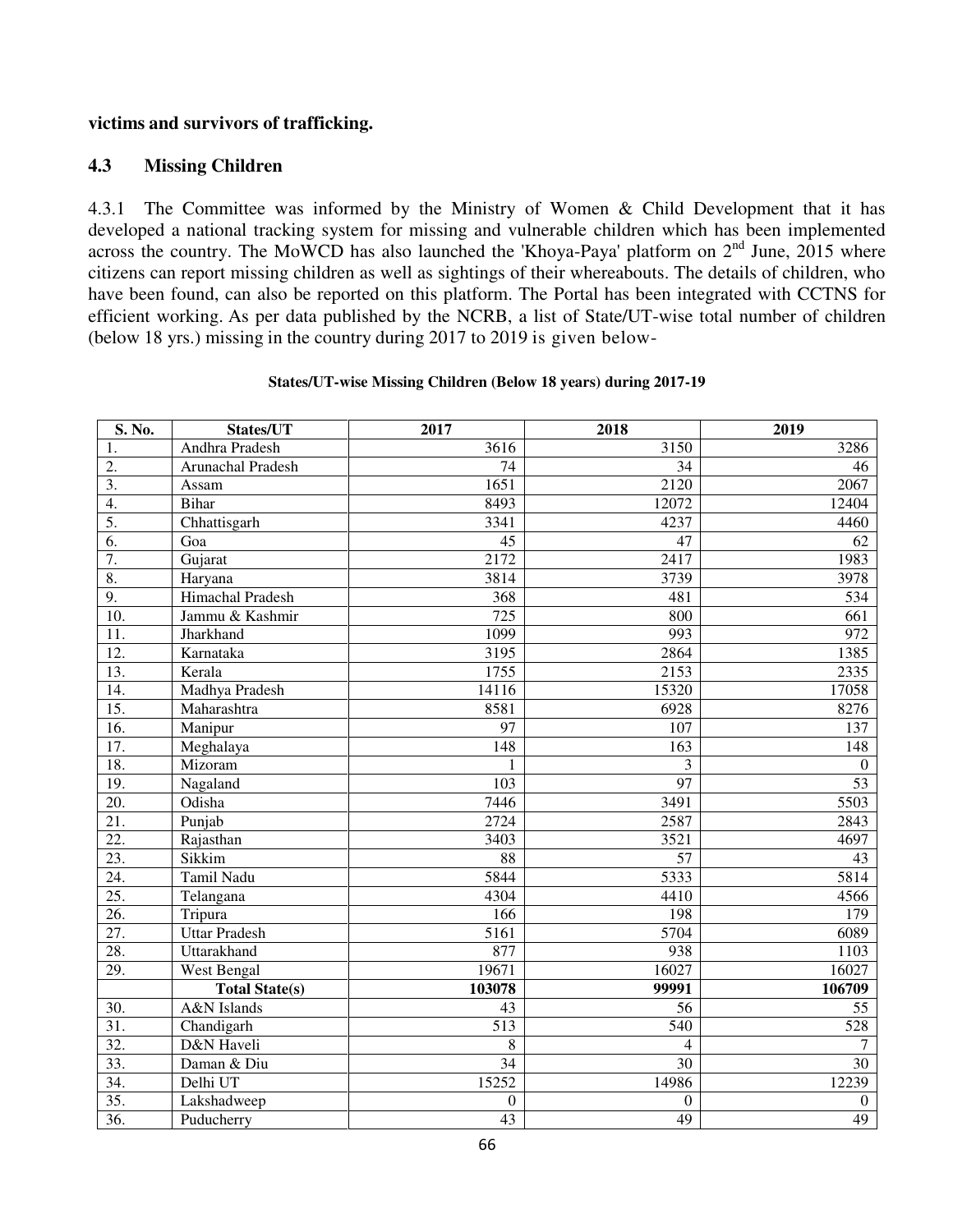| $T^{\dagger}T(s)$<br><b>Total</b> | 15893  | 15665  | 12908  |
|-----------------------------------|--------|--------|--------|
| India <sup>)</sup><br>rotal<br>A  | 11897* | 115656 | 119617 |

4.3.2 The data shows that 1,18,971, 1,15,656 and 1,19,617 children went missing in the country in 2017, 2018 and 2019 respectively, The State of West Bengal and Madhya Pradesh have reported a maximum number of missing children from 2017-2019.

4.3.3 In the meeting of the Committee held on  $18<sup>th</sup>$  November, 2020 Delhi Police informed the Committee that the common reasons for missing children as identified by them are "lost the way, academic pressure, scolding by parents, elopement, runaway, left on their own will, family circumstances, etc."

4.3.4 The MHA in its background note informed the Committee that it has advised State Governments/UT Administrations to undertake the following steps in case of missing children:-

- (i) In case of complaint with regard to any missing children made in a Police Station, the same should be reduced into a First Information Report and appropriate steps should be taken to see that follow-up investigation is taken up immediately thereafter.
- (ii) In the case of every missing child reported; there will be an initial presumption of either abduction or trafficking, unless, in the investigation, the same is proved otherwise.
- (iii)Whenever any complaint is filed before the Police authorities regarding a missing child, after referring the information to the Magistrate concerned, Police authorities should continue with the inquiry into the complaint.
- (iv)Each Police Station should have, at least, one Police Officer, specially instructed, trained and designated as a Juvenile Welfare Officer in terms of Section 63 of the Juvenile Act. Special Juvenile Officer on duty in the Police Station should be present in shifts.
- (v) Para-legal volunteers, who have been recruited by the Legal Services Authorities, should be utilized, so that there is, at least, one paralegal volunteer, in shifts, in the Police Station to keep a watch over the manner in which the complaints regarding missing children and other offenses against children are dealt with.
- (vi)The State Legal Services Authorities should also work out a network of NGOs, whose services could also be availed of at all levels for the purpose of tracing and reintegrating missing children with their families which, in fact, should be the prime object, when a missing child is recovered.
- (vii) Every found/recovered child must be immediately photographed by the Police for purposes of advertisement and to make his relatives/guardians aware that the child having been recovered/found.
- (viii) Photographs of the recovered child should be published on the website and through the newspapers and television so that the parents could locate their missing child and recover him or her from the custody of the Police.
- (ix)The State authorities shall arrange for adequate shelter homes to be provided for missing children, who are recovered and do not have any place to go to. Such shelter homes or after-care homes will have to be set up by the State Government concerned and funds to run the same will also have to be provided by the State Government together with proper infrastructures.